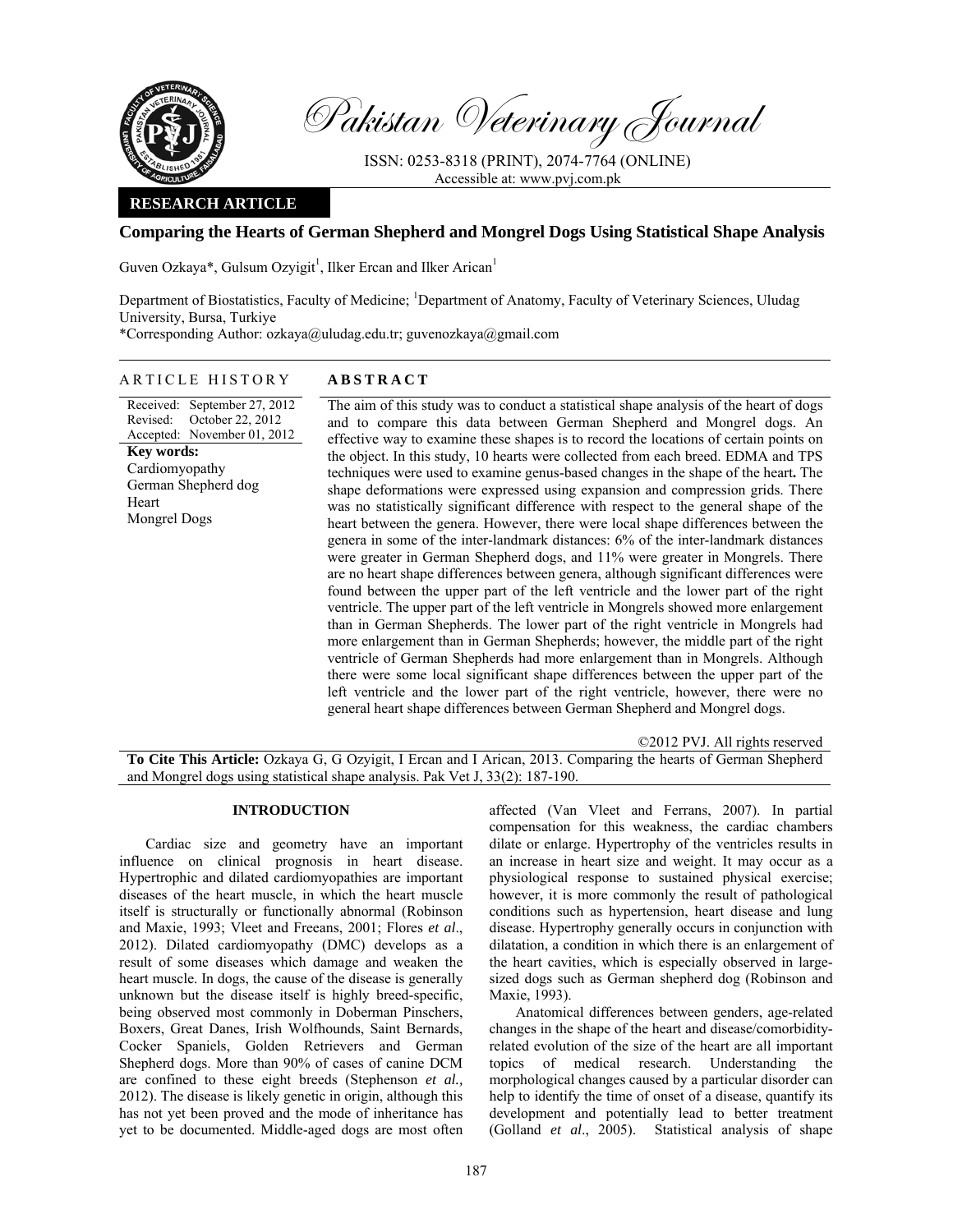compares the forms of whole biological organs or organisms with specific landmarks, which are determined by anatomical prominences (Ozdemir *et al*., 2007; Slice, 2007; Colak *et al*., 2011; Ercan *et al*., 2012).

 Little is known about ventricular shape differences between purebred, large-sized dogs, such as German Shepherds, and average-sized dogs, such as Mongrel dogs. The aim of this study was to conduct a statistical shape analysis of the hearts of German shepherd and Mongrel dogs and to examine the differences in the shape of the heart between these two genera.

#### **MATERIALS AND METHODS**

**Subjects:** In this study, 20 hearts (10 from each breed) were collected from German shepherd dogs and Mongrels whose weights ranged from 23 and 39 kg body and who were without known disorders. The atria were removed, and the hearts were preserved in 10% neutral buffered formalin until they were needed (Les *et al*., 2002).

**Collection of two-dimensional landmarks and reliability:** Ten landmarks were made on the heart images using TPSDIG 2.04 software (Table 1; Fig. 1). In this study, 10 landmarks were marked by the same investigator. After 1 month, this same investigator marked the landmarks on the 20 dogs (10 German, 10 Mongrel), and an analysis was performed to obtain a generalizability (G) coefficient. The intra-rater reliability coefficient was calculated for a two-facet crossed design ('landmark pairs-by-rater-by-subject, lxrxs) based on the generalizability theory (GT) (Ercan *et al*., 2008). In GT, the reliability of relative (norm-referenced) interpretations is referred to as the G coefficient (Dimitrov, 2007).

**Statistical analysis:** Euclidean Distance Matrix Analysis (EDMA) and Thin Plate Spline analysis (TPS) are the



**Fig.1:** The digitized landmarks on the heart.

**Table 1:** Landmark definition of heart in German shepherd and Mongrel dogs

| Landmark       | Landmark definition                |
|----------------|------------------------------------|
| $1, 2$ and $3$ | Basement of the ventricles         |
| 4 and 5        | Middle part of the right ventricle |
| 6              | Lower part of the right ventricle  |
|                | Apical end of the heart            |
|                | Upper part of the left ventricle   |
| $9$ and $10$   | Lower part of the left ventricle   |

examples of frequently used methods in statistical shape analysis. In EDMA, form of an object is defined to be that characteristic which remains invariant under translation, rotation, and reflection of the object. Since the form of an object is invariant under translation, rotation, and reflection, an approach for comparing forms should start with a representation which is invariant under these operations (Lele, 1991; Ercan *et al*., 2012). The TPS function also known as the 'bending energy' is visualized as a set of landmarks. The height over each landmark is equal to the differences between the forms. If the two forms are identical, then the bending energy is zero, and the plate is flat. The magnitude and location of bending energy can be identified depending on the size and position of the deformation of the plate (McIntyre and Mossey, 2003).

To obtain an overall measure of shape variability, the root mean square of Kendall's Riemannian distance rho to the mean shape was considered (Kendall, 1984). The homogeneity of variance-covariance matrices was examined using the Box-M test. Given the heterogeneity of the variance-covariance matrices (P<0.01), the EDMA II method was used to compare the genus differences. For EDMA II, the geometric means of the distances among landmarks as scaling factors were used and standardized the form difference matrix for each sample by dividing each entry by the appropriate scaling factor. A parametric Bootstrap technique (Monte Carlo) was used to create 1,000 resamples. Statistical tests of the null hypothesis concerning the equality of the shapes for subsets of landmarks was performed and used confidence interval testing to evaluate the statistical significance of differences in individual linear distances. There were 10 (k) landmarks with 45 inter-landmark distances ([k(k-1)]/2), which were statistically compared.

## **RESULTS**

An intra-rater reliability coefficient was calculated, and good reliability was found for both German shepherd  $(G=0.99771)$  and Mongrel dogs  $(G=0.99163)$ . According to this result, the reliability of the landmark location for the two groups is good. No statistically significant difference in terms of general shape was found between the genera. However, there were some local shape differences between the genera in some of the interlandmark distances: 6% of the inter-landmark distances were greater in German Shepherd dogs, and 11% were greater in Mongrels (P<0.05; Fig. 2). Interlandmark distances 5-6, 4-5 and 4-6 were significantly different in German shepherd (P<0.05). Interlandmark distances 6-7, 1-8, 8-10, 1-9 and 9-10 were significantly different in Mongrel (P<0.05).

The general shape variability of the heart was 0.067 in German shepherd dogs and 0.078 in Mongrels. The procrustes mean shape configurations are displayed in Fig. 3. In accordance with the TPS analysis, the points exhibiting the most enlargement and shrinkage were labeled as deformations. Landmark 9 had the most enlargements and landmark 5 had the most shrinkage. Figure 4 shows the resulting TPS transformation grid, thus clarifying the degree of compression and expansion.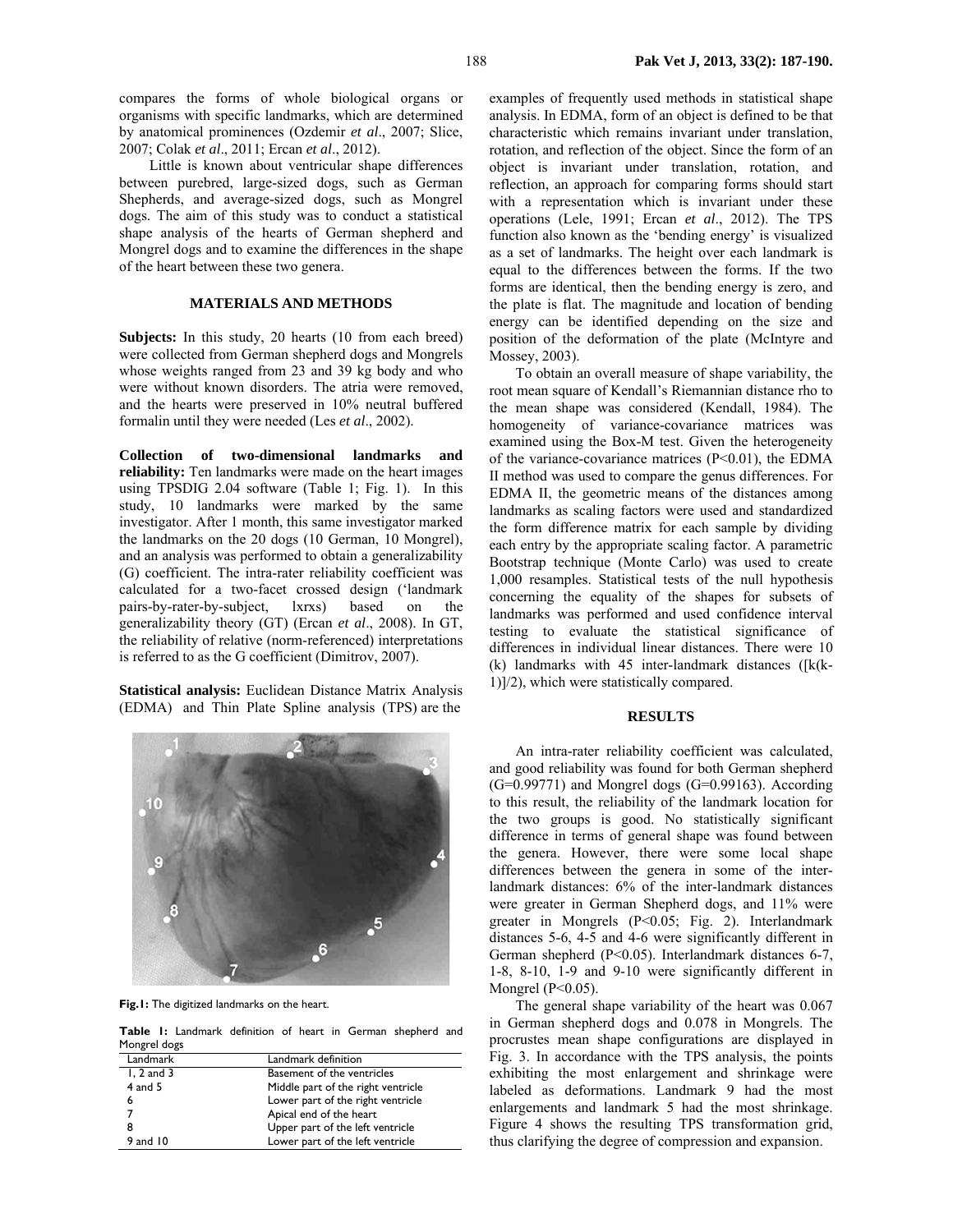

**Fig. 2:** White lines indicate the inter-landmark distances that were found to be greater in Mongrels. Black lines indicate the inter-landmark distances that were found to be greater in German shepherd dogs.



**Fig. 3:** Procrustes mean shape configurations for heart images of German shepherd dogs  $(\square)$  and Mongrels  $(\lozenge)$ .



**Fig. 4:** A thin plate spline transformation grid from the mean shape of German Shepherds and that of Mongrels. The expansion (greater than one) and compression factors (smaller than one) at the landmarks are shown numerically.

#### **DISCUSSION**

Many studies in medicine include an examination of the geometrical properties of an organ or organism. In these studies, quantitative or qualitative data sets are commonly used in statistical analysis and are comprised of measured values. More recently, as a result of the advances in imaging techniques, the appearance or shape of the organism has been used as input data (Ercan *et al*., 2012). Statistical shape analysis compares the forms of

whole biological organs or organisms with specific landmarks determined by anatomical prominences (Ozdemir *et al*., 2007; Slice, 2007; Colak *et al*., 2011; Ercan *et al*., 2012). This paper presents the application of statistical shape analysis to the hearts of German shepherd and Mongrel dogs.

Heart disease is very common in all breeds of dogs. Dilated cardiomyopathy is a heart disease that weakens the heart muscle and is generally observed in large dogs, such as German Shepherds. In this condition, the function of the heart is abnormal; therefore, the individual chambers of the heart enlarge to compensate for the increased volume of blood, resulting in an enlarged heart (Robinson, and Maxie, 1993).

The determination of a healthy heart shape and size as well as knowledge of the normal anatomical shape variations between animals are important in the evaluation of patients with heart disease (Litster and Buchanan, 2000; Litster *et al*., 2005). Although there are many studies of heart anatomy, there have been no studies that explore the morphological differences between the hearts of German shepherd and Mongrel dogs.

Several procedures for obtaining shape information from landmark data have been proposed (Richtsmeier *et al*., 1992; Ercan *et al*., 2012). In this study, EDMA and TPS methods were used with the aim of evaluating the general form differentiation in the heart of dogs Thus, this study is the first in which dog-genus-based shape differences were evaluated using a landmark-based geometrical morphometric method.

A greater intra-group variability was observed between individual Mongrel dogs than there was intergroup variability between mongrel dogs and German Shepherds. There is no difference in the heart shapes of pure bred dogs such as German shepherds. This can be very helpful for veterinarians who commonly examine heart size using cardiac images.

The results demonstrate that there were no general heart shape differences between the two genera studied, although there were significant differences between the upper part of the left ventricle and the lower part of the right ventricle. The upper part of the left ventricle of Mongrels is larger than that of German Shepherds. The lower part of the right ventricle of Mongrels is larger than that of German Shepherds; however, the middle part of the right ventricle of German Shepherds is larger than that of Mongrels. There is also more enlargements at the apical end of the heart of Mongrels than German Shepherds. Thus, Mongrel hearts have a more pointed shape than German shepherd hearts.

Although, imaging technics (i.e., chest radiography and conventional CT scans) provide detailed information on most structures in the canine thorax and heart, the vast majority of cases of dilated cardiomyopathy in dogs are considered to be idiopathic. The results of this study will give additional information concerning the anatomy of the heart in German Shepherds and Mongrels and could be used as a guide for the evaluation of images, such as chest radiography and conventional CT scans of the thorax of dogs with thoracic diseases. Additionally, this is the first study utilizing statistical shape analysis of the hearts of dogs.